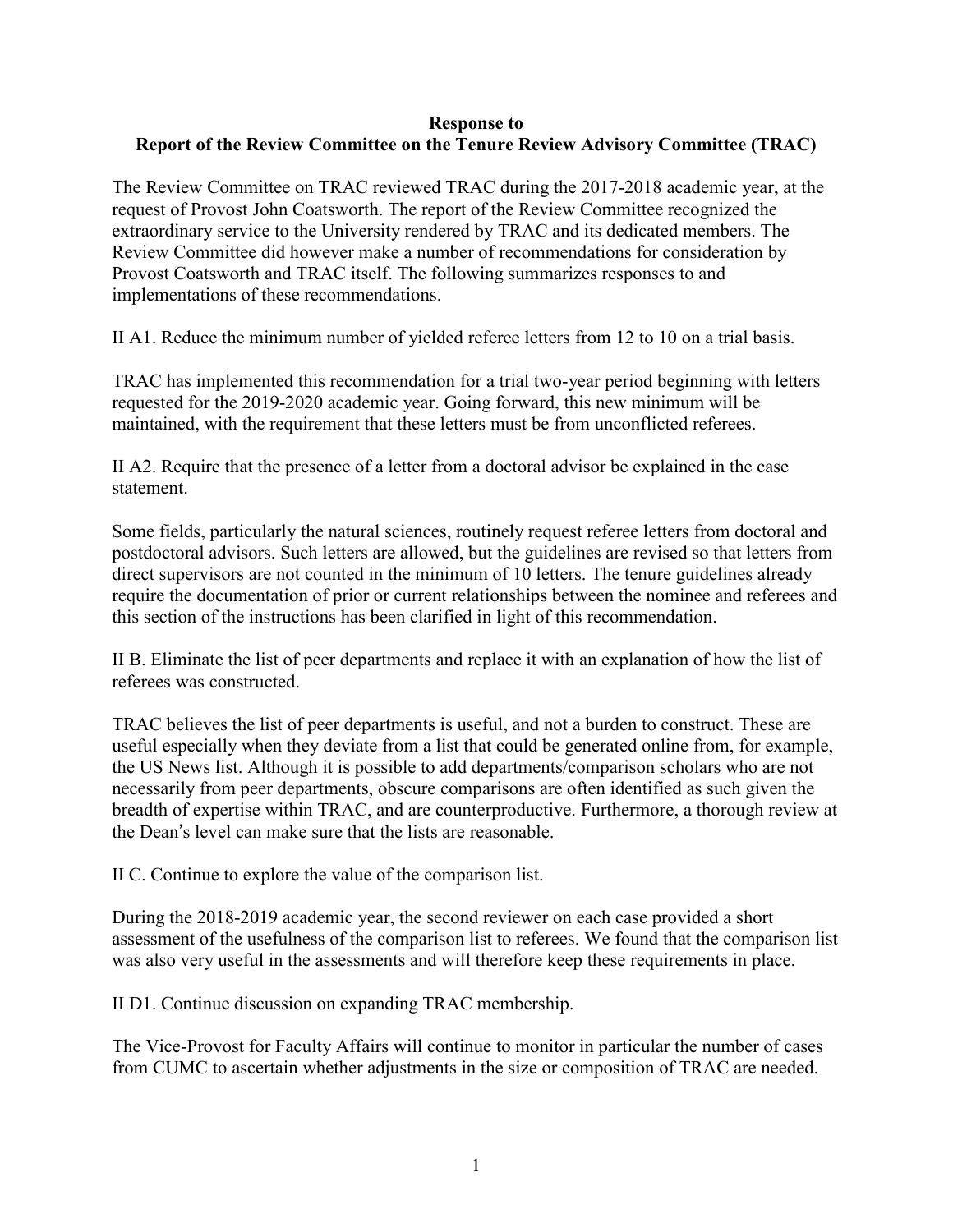Expansion even to 15 or 17 members from 13 carries risks of diluting individual commitment to the TRAC process and rending the TRAC process less responsive rather than more.

II D2. Explore additional relief for TRAC members.

The Vice Provost has discussed this issue with TRAC members of the 2018-2019 academic year and found that at the current time, the work/compensation was adequate.

II E. Although the length of case statements has grown, in our initial response, we have not attempted to address this as it was not felt to be a significant issue for TRAC members. This question will be revisited and if necessary, addressed in the tenure guidelines.

III A. Devise a generally expedited process for a defined category of extraordinary recruits

The instructions for preparing tenure dossiers have been revised to emphasize (i) Deans and Vice-Presidents can waive research and teaching statements for extraordinary recruits, (ii) the Vice-Provost for Faculty Affairs will evaluate requests in advance for other modifications to required materials for extraordinary recruits, and (iii) TRAC maintains as feasible open slots in its meetings schedule to allow prompt review of extraordinary cases. (iv) During the academic year 2018-2019, TRAC made every effort to be as efficient as possible and processed tenure reviews in an average of 4.3 weeks from receipt of the completed dossier to a final decision from the Provost to the appropriate Dean.

III B. Avoid any possible impression in the wording of second hearing questions that the field rather than a specific candidate is being evaluated.

The Vice-Provost for Faculty Affairs and the Chair of TRAC edit all questions for second hearings to ensure that principal questions focus on the nominee's research, teaching and service. In some instances, however TRAC require additional information on fields or standards in fields to understand a nominee's qualifications for tenure. Finally, TRAC's review and recommendation is based entirely on the candidate's strengths in research, teaching and service and not on the field being reviewed, or the University's need for a tenured member in a given field.

III C1. Extend automatic invitations to appropriate senior leaders to attend a TRAC meeting.

Such invitations are already made, and will continue to be made this coming year. We have had Deans and other Vice Provosts attend TRAC meetings during the 2018-2019 year and will continue to invite others.

III C2. Generate fuller template case statement with FAQs.

The Office of the Vice-Provost for Faculty Affairs will implement this recommendation.

III C3. Give TRAC a central visible presence on Provost's web site.